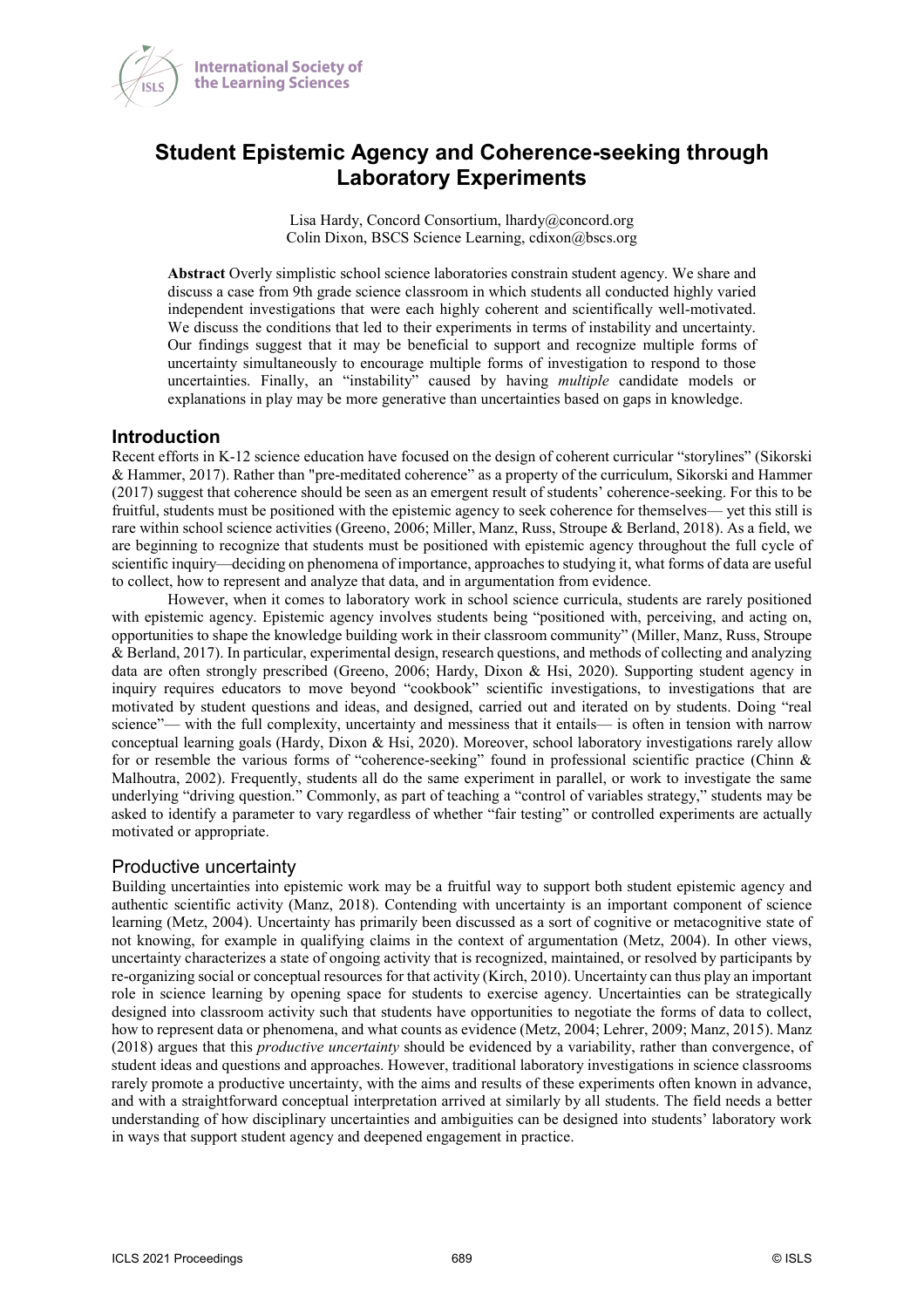

**International Society of** the Learning Sciences

# Instabilities in science practice

The view of *uncertainty* as a state of ongoing activity resonates with descriptions of science practice as an iterative, goal-directed "mangling" (Pickering, 2010) of conceptual, material and social resources. In Pickering's view, the material world resists the scientists' efforts to know and control; the scientist exercises agency in determining the future course of the activity by shifting goals, revising conceptual understandings, or modifying instruments and material practices. Over time, knowledge is established through processes of *stabilization* of these various elements of scientific activity. In authentic scientific investigations, there are many possible pathways forward; moments of 'material resistance' (Pickering, 2010) are characterized by uncertainty not only in how to interpret data but how to proceed in inquiry. Thus moments of material resistance are periods of *instability* in scientific activity, in which scientists exercise conceptual agency (Pickering, 2010). We conceptualize students' epistemic agency as an extension of Pickering's notion, to include the ways that students reorganize activity to align with their own interests, objectives, or desired learning trajectories. This includes shifting or forming new goals, or reorganizing conceptual (e.g., re-thinking, re-explaining, revising models) or social resources (e.g., taking on a new role, positioning someone else in a new role, drawing on available expertise in new ways). Our hypothesis is that uncertainty, as a form of instability in scientific activity, can provide opportunities for students to exercise conceptual agency, and align their empirical investigations with their own areas of interest or goals.

# **Research context and data collection**

Our data come from a research project to design sensor-based labs that support computational thinking through data acquisition and control. Our designed activities were used in three 9th grade Integrated Science classes at a large urban public charter school in Northern California, taught by Mr. B. Over two weeks, students were introduced to the sensors and software, and conducted two investigations related to photosynthesis and cellular respiration. In the first investigation, students observed changes to carbon dioxide levels in container of spinach leaves when it was placed either in the dark or in the light. After a discussion of the results of that investigation, the students then conducted follow-up experiments of their own design. We observed all class sessions, videorecorded selected groups of fully consented students, collected written student work, and conducted follow-up interviews with 18 student participants about their experiences and their final investigations. One aim of our analysis, at this stage, was to better understand opportunities for student epistemic agency within the curriculum, and in particular how material resistances, or surprising "pushback" from the material world, may provide opportunities for student agency.

# **Case report: Student responses to instability and uncertainty due to an anomalous dataset**

# Part 1: Instability and uncertainty

After the initial introduction to the sensors and software, students were tasked with collecting data about the relationship between light intensity and CO2 levels in closed containers of spinach leaves. The teacher showed the students a demonstration setup that consisted of a plastic container, sealed with plastic wrap and placed inside a cardboard box that both held the lamp above the spinach leaves, and blocked out stray light. Over two class periods, each small group built a similar setup, and collected CO2 data under two conditions: with the spinach leaves under a bright lamp, or in the dark. With the light off, cellular respiration in the leaves will increase the CO2 levels in the container. When the light is turned on, the leaves then photosynthesize, and the carbon dioxide levels drop.

In each period, after groups had collected their data, Mr. B facilitated a discussion of the results. He began by establishing a class consensus about what trends they had seen in their data (carbon dioxide levels rising in the dark, and dropping in the light). Students readily offered the explanation that the levels dropped in the light condition due to photosynthesis. However, as we expected, they were surprised and perplexed by the rise in CO2 levels in the dark. Mr. B elicited the students' ideas about why they might rise in the dark. In each class section, some students attributed the rise to a reversal of the photosynthetic process of taking in CO2, and others to the idea that spinach was dying, and/or decomposing, when the light wasn't on to sustain the plant's health. In each class, Mr. B noted the surprising results, and their collective uncertainty about the explanation.

However, in Mr. B's Period 2 classroom, this discussion proceeded differently. Fernando's group had contributed a dataset that was very different than the others. Instead of constructing the cardboard box to hold the lamp vertically, they placed their lamp on the table nearby the container of spinach, such that when the light was on it was effectively at a much lower intensity. As a result, instead of the carbon dioxide levels going up in the dark and down in the light, Fernando's went up in the dark, and up (just more slowly) in the light. When he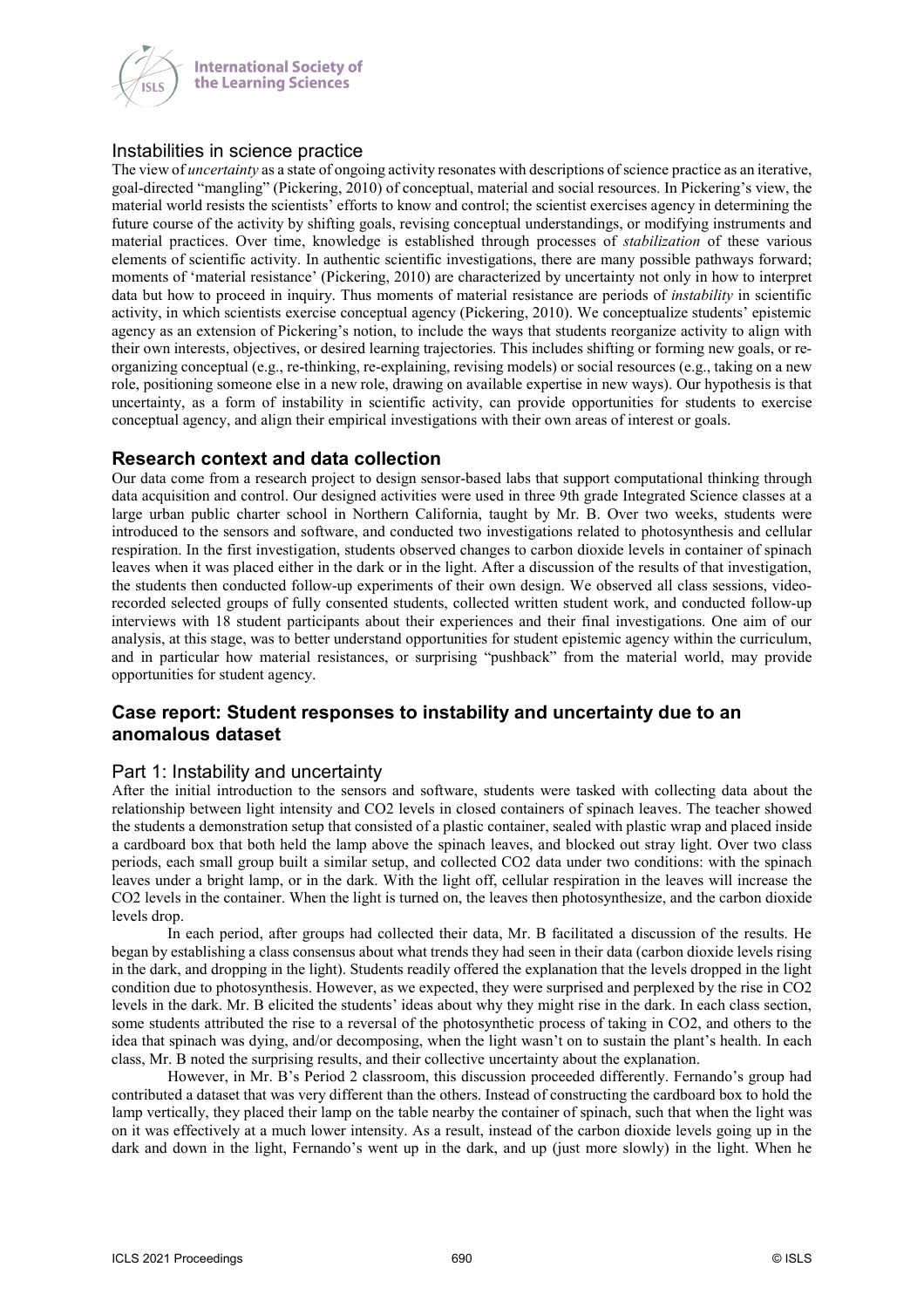

showed his data to Mr. B, Fernando initially thought he would have to re-start a botched experiment. However, Mr. B recognized the value of this anomalous dataset and brought it to the other students' attention.

In the next session, the class discussed their experimental results. Akeem suggested that the rise in CO2 was due to the plants decomposing when in the dark. Raeleen expressed skepticism about this explanation. Alejandra brought up Fernando's data, which showed the leaves releasing CO2 even when the light was on. This suggested to the class that rising CO2 levels may not be due to decomposition of the leaves. Fernando then took up the position within the discussion that plants are *always* releasing carbon dioxide, but photosynthesis may happen in parallel, just more or less slowly. Akeem wondered aloud how this would happen— whether the plants are doing something like breathing in and out. As in his other two class sections, Mr. B left the discussion in a state of uncertainty, and directed the students to design and carry out follow-up investigations.

# Part 2: Student follow-up investigations

In Mr. B's two other sections, students chose many different variables to investigate: the intensity of the lamp, the color of the light, the type of plant, whether spinach leaves were kept in a sealed or open container, the age of the spinach leaves, or even to use leaves before and after being cut from a whole plant. Of these experiments, only this last one was conceptually motivated by their previous experimental results or the discussion of them. This group hypothesized that the rise in CO2 would no longer happen if they could keep the leaves from dying, by leaving them attached to the plant. In contrast, the students in Period 2 who had discussed Fernando's data each took on a variety of projects directly motivated by the previous experimental results and discussion. Below we briefly describe each group's follow-up experiment.

#### Fernando: Seeking additional data

Fernando requested an oxygen sensor to add his experiment. Oxygen sensors were not already available in the hardware kits, so we brought him a prototype. He wanted to re-do his first experiments, while additionally monitoring the oxygen levels as the carbon dioxide levels changed to see how they could be related.

#### Alejandra and Linda: Investigating an alternative hypothesis

Alejandra and Linda did not agree that Fernando's dataset was different because his light was effectively dimmer. Instead, they thought that his lamp did not heat the spinach as much as other students', and that the release of carbon dioxide could depend on temperature. They used their project as an opportunity to investigate this alternative hypothesis, through a unique experimental design to create extreme temperature conditions. They heated spinach in a water bath, and froze spinach in a freezer.

#### Akeem and Maala: Model development

Akeem initially thought that the plants were decomposing at night and releasing CO2, though this was challenged by Fernando's data, which showed carbon dioxide being released even in the light. Akeem was curious how the plants could both take in and release CO2, and thought that the plants might be doing something like breathing. He then reasoned that changing the amount of CO2 in the container might affect how quickly or slowly the plants breathe in or out CO2. Akeem and his partner Maala followed up by investigating the effect of starting CO2 levels on the plants' absorption or release of CO2, breathing into the containers to create the different starting concentrations.

#### Raeleen: Realizing implications

As Fernando's data showed that CO2 levels could either go up or down depending on light intensity, Raeleen recognized that this implied that they could find a balance point at which they remained steady. Her project became to create "flat data" by incrementally adjusting the light intensity. Her group added sheets of wax paper in between their lamp and spinach leaves to gradually dim the light.

### **Discussion**

Each of the groups in Period 2 pursued investigations that were coherently linked to and motivated by Fernando's dataset and their own thinking about its explanation or implications. This contrasts with Mr. B's other two periods, in which students primarily conducted investigations that did not substantially build on the previous results or discussion. In Periods 1 and 3, there *was* a recognized gap in knowledge— no one was quite certain how to explain the rise in CO2 levels. This illustrates that simply *not knowing*— or, recognizing gaps in knowledge (here, their ability to explain the rise in CO2 levels)— is an insufficient condition for maintaining and motivating coherent inquiry "storylines." In particular, prescribing "fair testing" experiments, despite the apparent choices and design